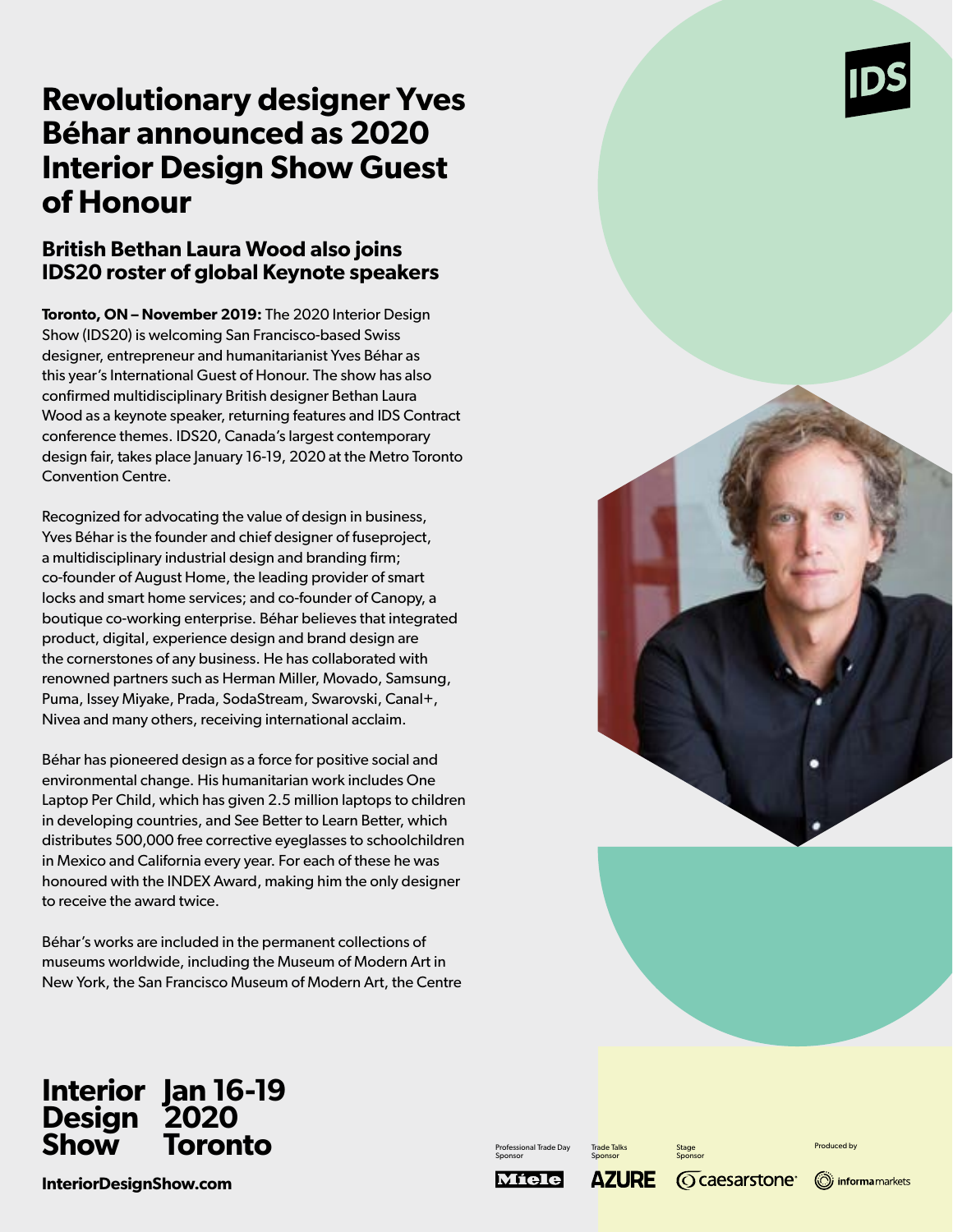Pompidou and the Art Institute of Chicago. He has garnered over 300 awards, including the Design Miami/2015 Design Visionary Award, the London Design Museum's Design of the Year, Cooper Hewitt's National Design Award, IDSA Design of the Decade Award, IDA Designer of the Year and Conde Nast Traveller Designer of the Year. He was named a Top 25 Visionary by TIME Magazine and was recently named "Most Influential Industrial Designer in the World" by Forbes.

### **Bethan Laura Wood**

Bethan Laura Wood is a multidisciplinary designer known for her material investigation, artisan collaboration and avant-garde approach to colour, pattern and materiality. Wood explores the relationships we make with objects in our everyday lives and questions how they became cultural conduits. She has undertaken multiple residency programmes, including London's Design Museum and the W Hotel in Mexico City. Wood has worked ongoing with the Nilufar Gallery since 2011 and has had her work commissioned by Moroso, Valextra, Perrier Jouet, Bitossi Ceramiche, Tory Burch, cc-tapis, Tolix, Rosenthal and Hermes, among others. Her work has been exhibited in museums around the world including, V&A Museum of Childhood, Swiss Institute New York, Daelim Museum and MOT, Museum of Contemporary Art, Tokyo.

### **IDS20 Features**

The Interior Design Show is also pleased to announce the return of three popular show features, Maker, Studio North & Prototype and Milk Stand, and the addition of Off the Wall/Off the Loom.

### Maker

Returning for its sixth installment at IDS20, Maker spotlights the work of artisanal North American studios that produce their work for limited distribution. Curated by Design Milk, Maker regularly features timeless hand-made and hand-finished lighting, hardware, design objects and solid-wood furnishings of heirloom quality.

Studio North & Prototype

Studio North & Prototype is a marketplace of custom work and limited-edition collections, featuring over Canadian and international designers of the highest calibre. In Studio

#### **Interior Design Show Jan 16-19 2020 Toronto**

**InteriorDesignShow.com**

Professional Trade Day Sponsor

Trade Talks Sponsor

Miele



**AZURE** 



Stage







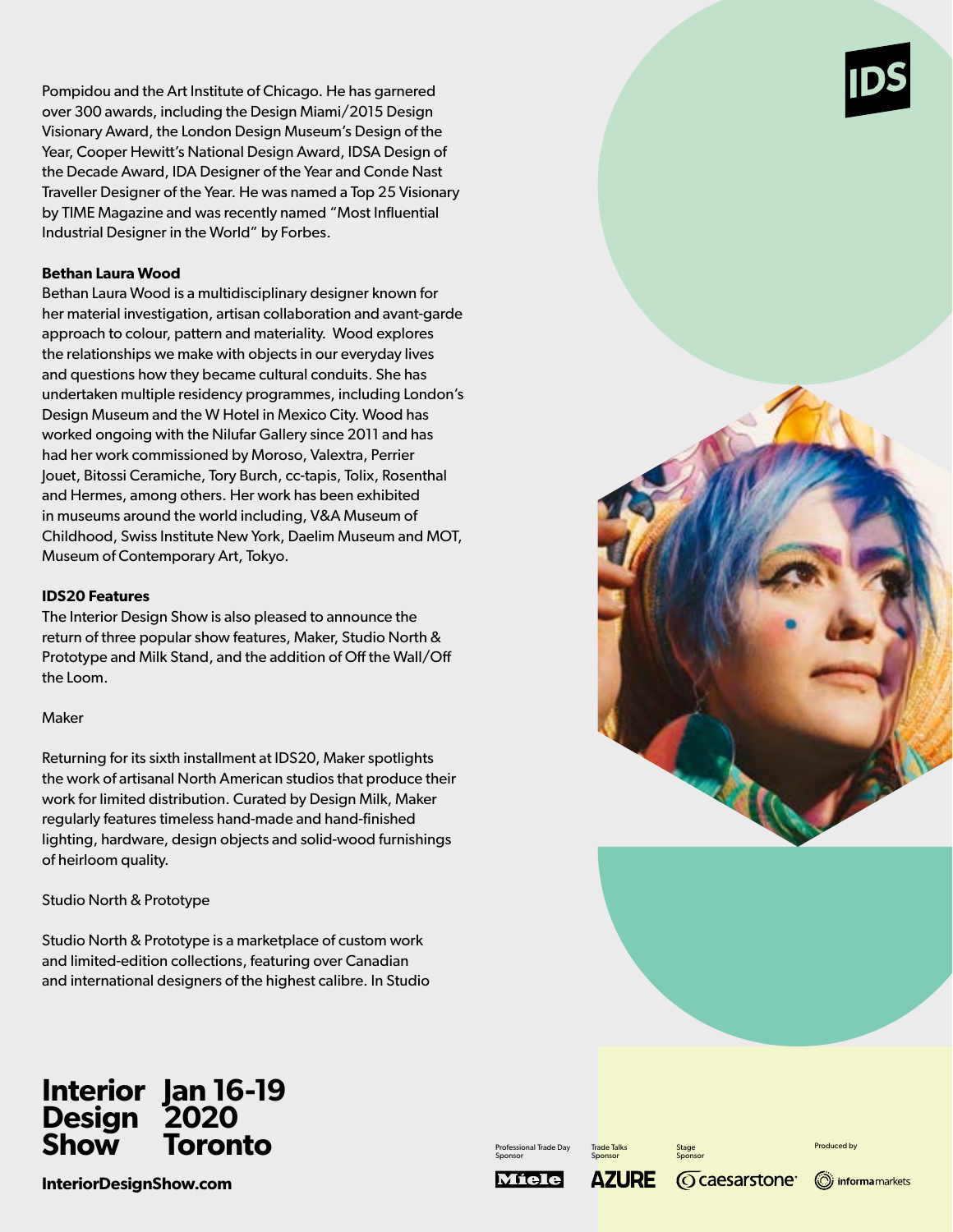North, more than 60 independent product designers exhibit their custom and one-off creations (including furniture and lighting, glass and ceramics, textiles and décor objects) within a gallery-like setting, while Prototype lets designers unveil innovative and avantgarde pieces that often experiment with cutting-edge materials and techniques. Many of the emerging designers to launch collections at Studio North and Prototype—including MSDS, Jordan Söderberg Mills and Thom Fougere— have gone on to achieve international recognition.

### Milk Stand

The design pop-up shop Milk Stand returns to IDS Toronto, curated by Design Milk. Milk Stand provides independent designers and makers a platform to share, showcase and sell their latest collections to the design industry at trade shows and design fairs around the world. Milk Stand will be designed by Toronto based design firm ROLLOUT, in partnership with Form Nation Design.

### Off the Wall/Off the Loom

IDS20 presents Off the Wall / Off the Loom, a feature that highlights textiles and wall-covering focused on innovation and design. With over 47% of IDS attendees wanting to source textiles and wall-coverings right at the show, Off the Wall / Off the Loom will be a key IDS Design Hot Spot.

### **IDS Conference**

IDS20 is expanding its two day conference to talk about the transformative power of design, covering four themes: Business of Design, Future of Work, Future of Living and Technology.

### Business of Design

What do you need to start a business? How do you deal with growth, marketing, accounting and the customer experience? This conference stream will be a practical guide for running and maintaining a thriving business.

### Future of Work

We are in a time of technological evolution and demographic change. What will the office, and its inhabitants, look like in five, 10, even 50 years? This stream will gather stakeholders from the



#### **Interior Design Show Jan 16-19 2020 Toronto**

**InteriorDesignShow.com**

Professional Trade Day Sponsor

Trade Talks Sponsor

Stage Sponsor

**Caesarstone**®



Produced by

**AZURE** 

Míele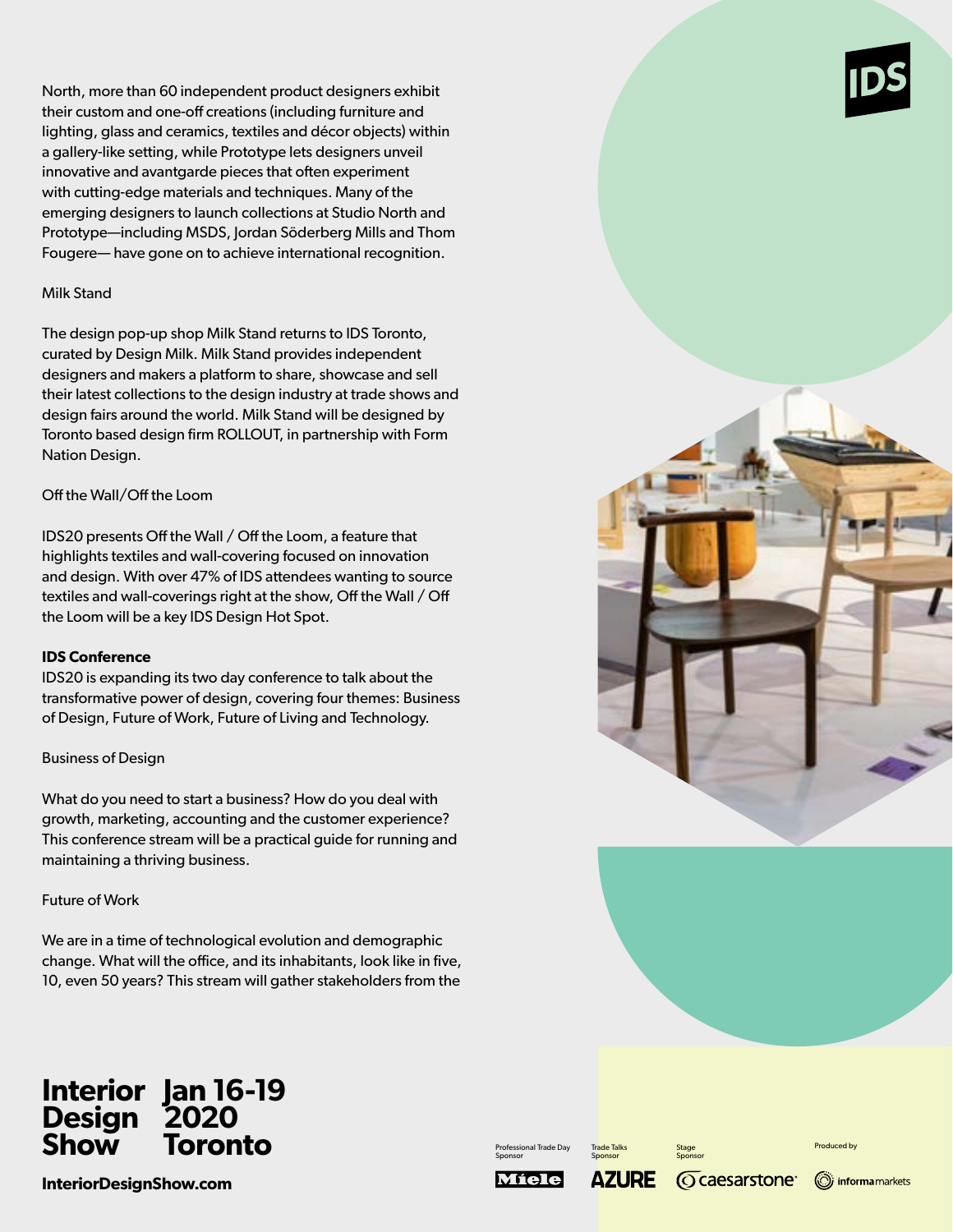design industry and beyond to explore solutions for the pressing issues facing businesses and their workforce.

### Future of Living

How will our public and private spaces shape our future? How do we design with empathy for humanity and our fragile planet? Are modern needs forming or fracturing our communities? This stream will uncover new ways of living and challenge the processes and policies we work within.

### **Technology**

Technology is evolving every industry, and change is a constant. How do you create client trust in technology? How do you seamlessly integrate technology into a space? How, when and where is technology best utilized? And how do you leverage new techniques to future proof your business? We are brokering conversations with futurists, innovators, leaders and disruptors on the transformative power of design and how it will change the way we live, work and experience our surroundings.

### **Media Accreditation**

All media interested in attending IDS20 must apply for accreditation. Please fill out the media accreditation form here to submit your request. Media accreditation covers all fours days of the show, IDS Conference and the Opening Night Party.

### **IDS20 Schedule**

Thursday, January 16 10 am - 4 pm - Trade Day + IDS Conference 7 pm - 11 pm - Opening Night Party Presented by PurParket

Friday, January 17 9 am - 6 pm - Trade Day + IDS Conference

Saturday, January 18 10 am - 6 pm - Public Day + Design Classes

Sunday, January 19 10 am - 6 pm - Public Day





#### **Interior Design Show Jan 16-19 2020 Toronto**

**InteriorDesignShow.com**

Professional Trade Day Sponsor

Trade Talks Sponsor

Stage Sponsor

**Caesarstone**®

Produced by

informa markets